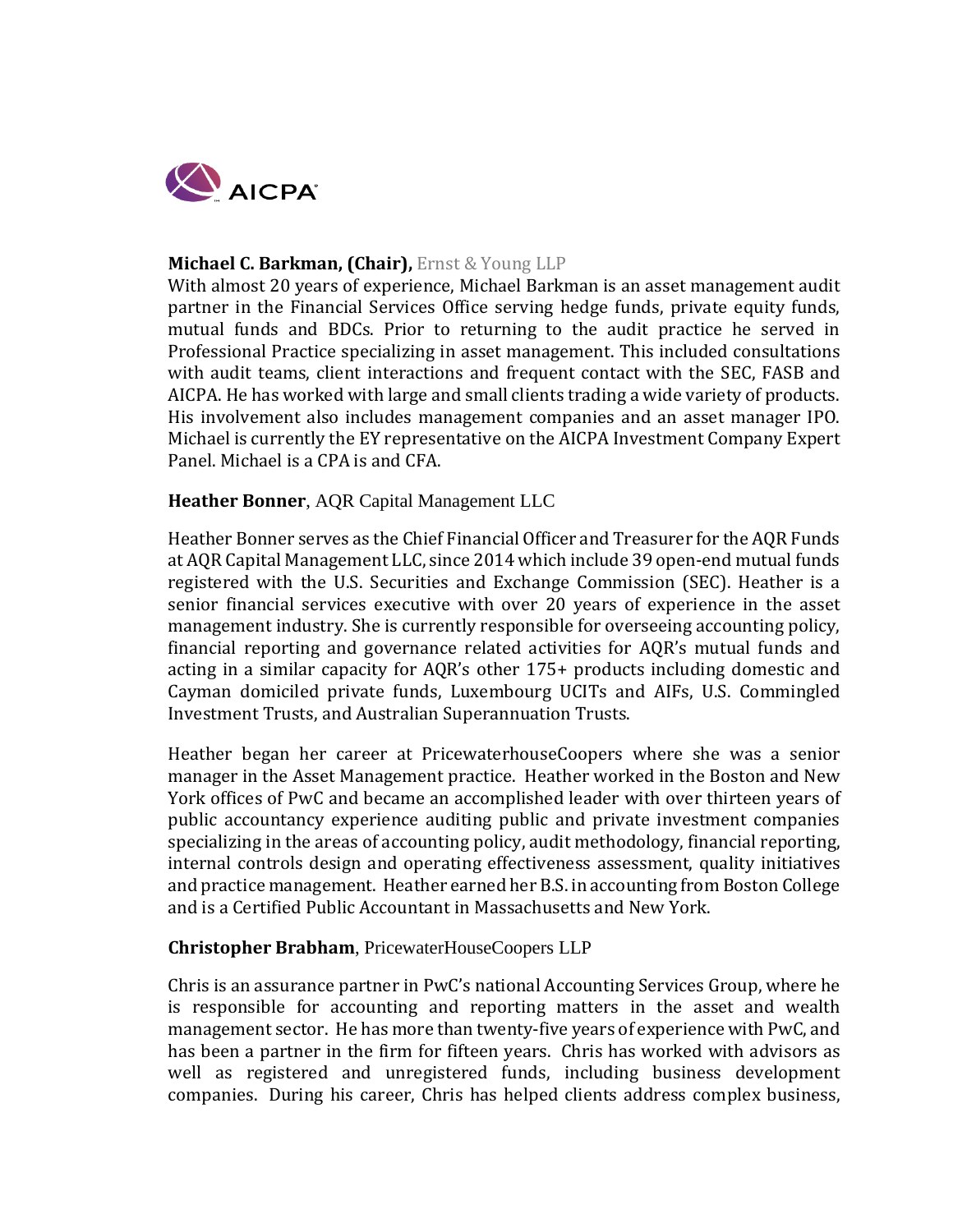accounting and reporting challenges such as initial public offerings, mergers and acquisitions, deal structures, public and private debt and equity financing, and income taxes. Chris also has extensive experience with internal controls and integrated audits, including with registrants required to issue control certifications under the Sarbanes-Oxley Act.

## **James Carey**, **Grant Thornton LLP**

Jim Carey is an audit partner and the National Professional Practice Director for the financial services audit practice and has over 25 years of public accounting experience. His asset management experience includes serving hedge funds, private equity funds, exchange traded funds, mutual funds, and investment advisers. In his role as National Professional Practice Director, he consults with engagement teams on audit and accounting issues relating to financial services clients and performs certain quality monitoring and risk management activities relating to the practice. Jim received his BBA in Accounting from Baruch College and MBA in Finance from New York University. He is a licensed CPA in New York and Massachusetts and a member of the AICPA.

## **Rajan Chari, Deloitte & Touche LLP**

Rajan Chari is a partner with Deloitte and serves a wide variety of Deloitte's investment management clients, including mutual funds, private investment funds, family offices, and investment advisers. In addition to providing audit and other services to his clients, he currently serves as a Professional Practice Director for the U.S. Investment Management industry group. In this role, Rajan is responsible for providing accounting and auditing consultation to the audit practice in the U.S. and performing certain risk management activities, and representing Deloitte on industry task forces and committees. Rajan also served on the AICPA Revenue Recognition Investment Management Task Force related to the recent accounting standards update on revenue recognition.

# **Toai P. Chin**, Vanguard Group Inc.

Toai Chin is Director of Fund Accounting Policy at The Vanguard Group, Inc. She provides internal leadership and practical guidance on understanding and implementing accounting and regulatory pronouncements. Toai also engages externally with regulators and industry peers to evaluate the impact of accounting<br>and regulatory guidance, and currently serves as Chair of the ICI and regulatory guidance, and currently serves as Chair of the Accounting/Treasurers Committee. Prior to joining Vanguard, Toai was an Audit Partner at Deloitte, where she began her career; she led the execution of audit, attest, and advisory engagements of investment management clients. Toai was an Assistant Chief Accountant in the SEC's Division of Investment Management's Office of the Chief Accountant from 2004 to 2007. In that role, she supported the SEC's efforts in directing the financial reporting and accounting practices of investment companies in compliance with federal securities laws and represented the Division at industry conferences and meetings. Toai is a graduate of Drexel University, and is a Certified Public Accountant and a member of the AICPA.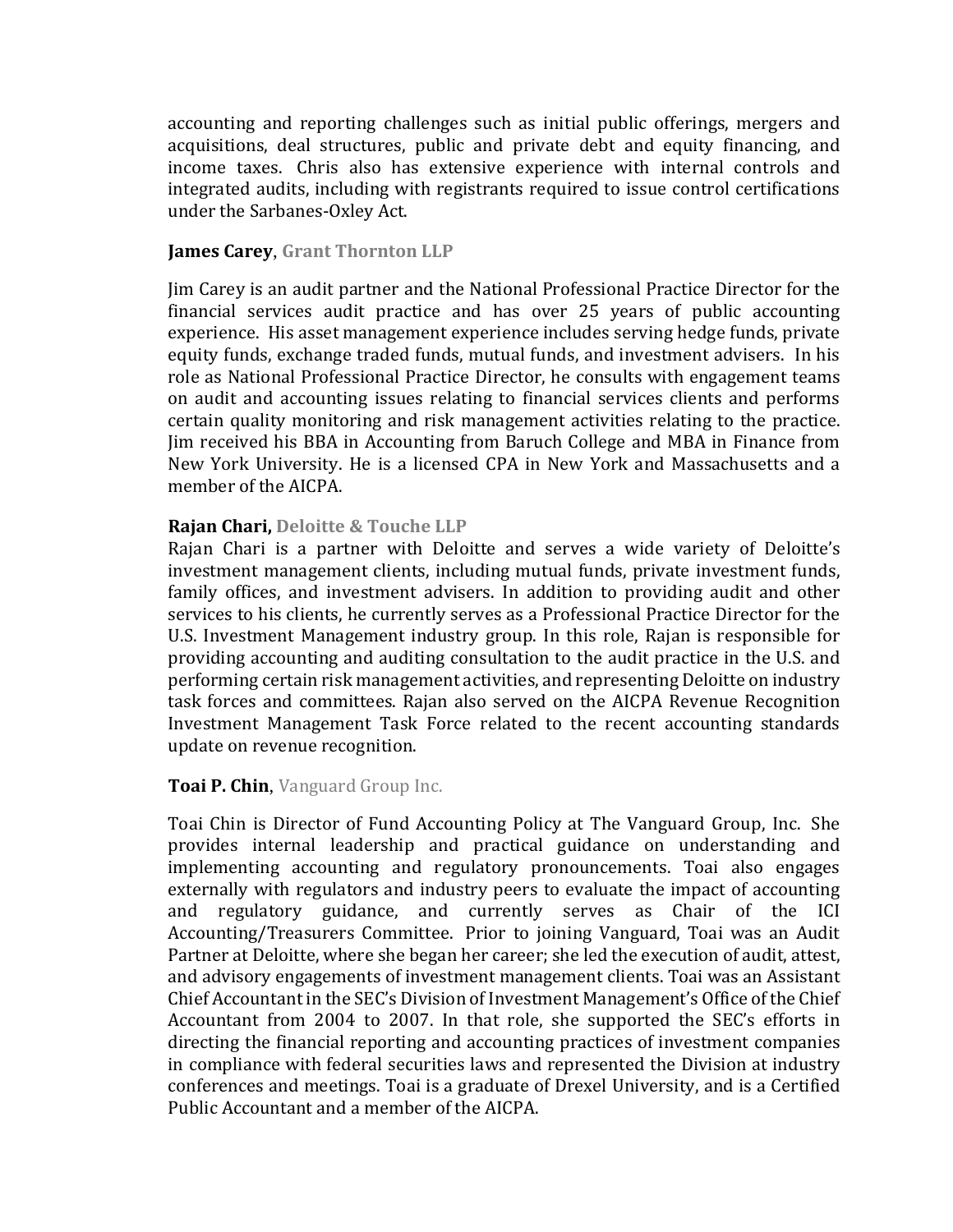#### **Martin Davidson**, TPG Capital LP

Mr. Davidson is a Partner and Chief Accounting Officer of TPG. Mr. Davidson is responsible for all financial operations and reporting related to TPG Holdings, TPG's parent company, accounting and operations for TPG's private equity and real estate funds, as well as TPG's firm-wide accounting policies. In addition, he holds the position of Chief Financial Officer of TPG's broker/dealers, special purpose acquisition companies and served on the board of multiple special purpose investment vehicles of TPG's investment funds. Prior to joining TPG in 2005, Mr. Davidson was an audit manager at KPMG where he primarily served clients in the financial services industry including private equity funds and hedge funds. Mr. Davidson received a BBA in accounting from Texas Christian University and a Master of Professional Accounting from The University of Texas at Austin. Mr. Davidson is a Certified Public Accountant and member of AICPA.

## **Jason Kellogg, RSM US LLP**

Jason is an audit partner in the Denver office of RSM US LLP where he serves both as the leader of the Colorado Financial Services Industry Practice and is a national leader in the firm's registered investment company practice. Jason has 20 years of public accounting experience where he focuses on providing audit services to asset management and investment fund clients, including mutual funds, BDCs, hedge funds, private equity/venture capital funds, and investment advisors. Jason also serves as an SEC reviewing partner for public registrants of RSM's asset management and funds practice. Jason began his career with a Big Four firm in Stamford, CT and has been with RSM US LLP since 2008. He obtained his Bachelors and Masters in business administration, with an emphasis in accounting from Siena College in Loudonville, New York. He is a licensed CPA in New York and Colorado, member of the New York and Colorado Society of CPAs and member of the AICPA.

#### **Brent Oswald**, KPMG LLP

Brent Oswald is an audit partner and the Professional Practice Industry Leader for KPMG's Investment Management practice. He provides audit services to investment management and investment fund clients, including mutual funds, hedge funds, private equity/venture capital funds, and investment advisors. Brent serves as an SEC reviewing partner for the public sector of KPMG's investment management and funds practice. Brent was formerly a partner in KPMG's Department of Professional Practice (national technical group) where his responsibilities included monitoring activities at accounting and auditing standard-setting bodies and regulators and formulating KPMG's views relative to investment management and investment company matters. Brent graduated from the University of South Dakota with a Bachelor of Science in Business Administration and major in accounting. Brent is a member of the AICPA and Minnesota Society of CPAs and is a licensed CPA in Minnesota, New York and Massachusetts.

**Charles Pulsfort**, **BlackRock Inc.**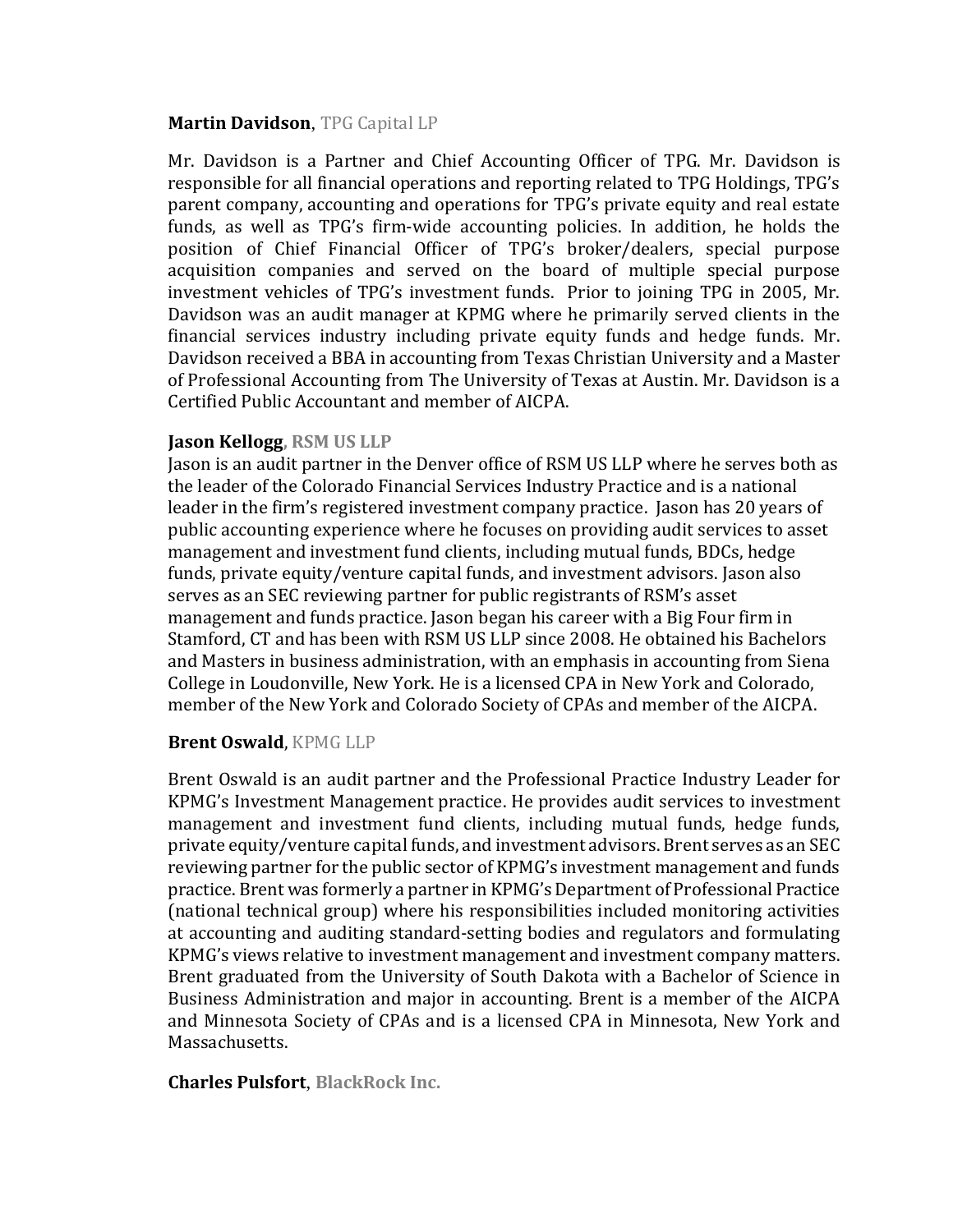Chuck joined BlackRock, Inc. as the Director of Global Funds Accounting Policy and Disclosure in March 2016. He oversees global accounting policy for the registered and non-registered suite of BlackRock sponsored products. In addition, he leads the BlackRock products technical accounting and disclosure review center within the BlackRock Global Financial Reporting team. Prior to joining BlackRock, Chuck worked at Ernst & Young for 13 years serving large and small hedge fund, private equity fund, and mutual fund clients. He obtained a B.A. in Economics and Business Administration from Ursinus College and is a licensed in Pennsylvania as a Certified Public Accountant.

#### **Tracy Stelk**, **Millennium Management LLC**

Tracy is Head of Financial Reporting and Accounting Policy of Millennium. She is responsible for financial reporting related to the global trading entities and onshore and offshore funds for Millennium Partners, L.P. and WorldQuant Millennium Quantitative Strategies LLC, which include global trading entities, onshore and offshore funds and Millennium's management companies. Tracy is also responsible for the establishment and oversight of Millennium's global accounting policies and certain regulatory filings. Prior to joining Millennium, Tracy was a key member of AIG's Office of Accounting Policy, serving as Global Head of IFRS/International Accounting Policy. In that role, she managed a global team of accounting policy professionals who provided IFRS and US GAAP technical accounting and advisory services to AIG's global finance organization, and represented AIG in industry working groups on the commentary and implementation of new accounting standards. Prior to joining AIG, Tracy was an Audit Senior Manager at Ernst & Young, where she served as a resident in the National Asset Management Practice. Tracy is a graduate of Baylor University, is a Certified Public Accountant in Texas and New York and a member of the AICPA.

# **Dale Thompson, BDO USA, LLP**

Dale Thompson is an Assurance Partner serving registered funds, alternative funds and broker dealers in New York. Dale has more than 21 years of experience managing multiple audit engagements of registered funds, including mutual funds, closed-end funds, exchanged-traded funds and business development companies. Dale effectively leads teams of audit, IT, tax, and valuation executives in planning and executing internal control assessments, and account balance procedures to address client specific risk factors, and advising with Boards, Audit Committees, and senior client executives on internal controls, accounting and reporting principles, regulatory matters and industry developments. He has advised investment advisers on accounting, structuring and regulatory matters impacting their products as well as their advisory business. Dale serves as a contributor to BDO thought leadership publications specific to investment managers and funds. Prior to joining BDO, Dale served as CFO of a multi-billion dollar investment company and as partner at Ernst & Young. Dale is a licensed CPA in Massachusetts and New York. Dale graduated from the University of Massachusetts.